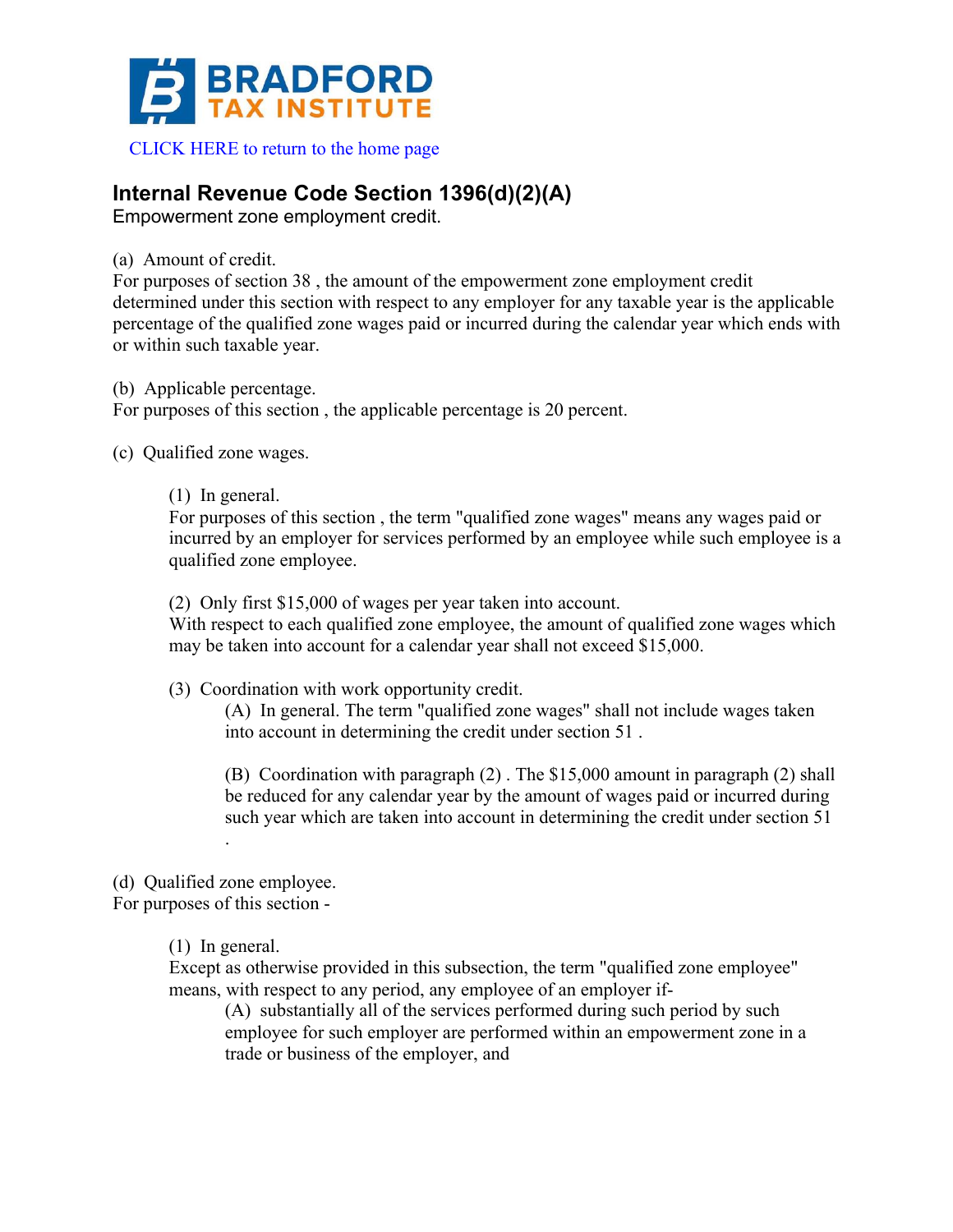(B) the principal place of abode of such employee while performing such services is within such empowerment zone.

(2) Certain individuals not eligible.

The term "qualified zone employee" shall not include-

(A) any individual described in subparagraph  $(A)$ ,  $(B)$ , or  $(C)$  of section 51(i)(1) ,

(B) any 5-percent owner (as defined in section  $416(i)(1)(B)$ ),

(C) any individual employed by the employer for less than 90 days,

(D) any individual employed by the employer at any facility described in section  $144(c)(6)(B)$ , and

(E) any individual employed by the employer in a trade or business the principal activity of which is farming (within the meaning of subparagraphs (A) or (B) of section  $2032A(e)(5)$ , but only if, as of the close of the taxable year, the sum of-

(i) the aggregate unadjusted bases (or, if greater, the fair market value) of the assets owned by the employer which are used in such a trade or business, and

(ii) the aggregate value of assets leased by the employer which are used in such a trade or business (as determined under regulations prescribed by the Secretary),

exceeds \$500,000.

## (3) Special rules related to termination of employment.

(A) In general. Paragraph  $(2)(C)$  shall not apply to-

(i) a termination of employment of an individual who before the close of the period referred to in paragraph (2)(C) becomes disabled to perform the services of such employment unless such disability is removed before the close of such period and the taxpayer fails to offer reemployment to such individual, or

(ii) a termination of employment of an individual if it is determined under the applicable State unemployment compensation law that the termination was due to the misconduct of such individual.

(B) Changes in form of business. For purposes of paragraph  $(2)(C)$ , the employment relationship between the taxpayer and an employee shall not be treated as terminated-

(i) by a transaction to which section  $381(a)$  applies if the employee continues to be employed by the acquiring corporation, or

(ii) by reason of a mere change in the form of conducting the trade or business of the taxpayer if the employee continues to be employed in such